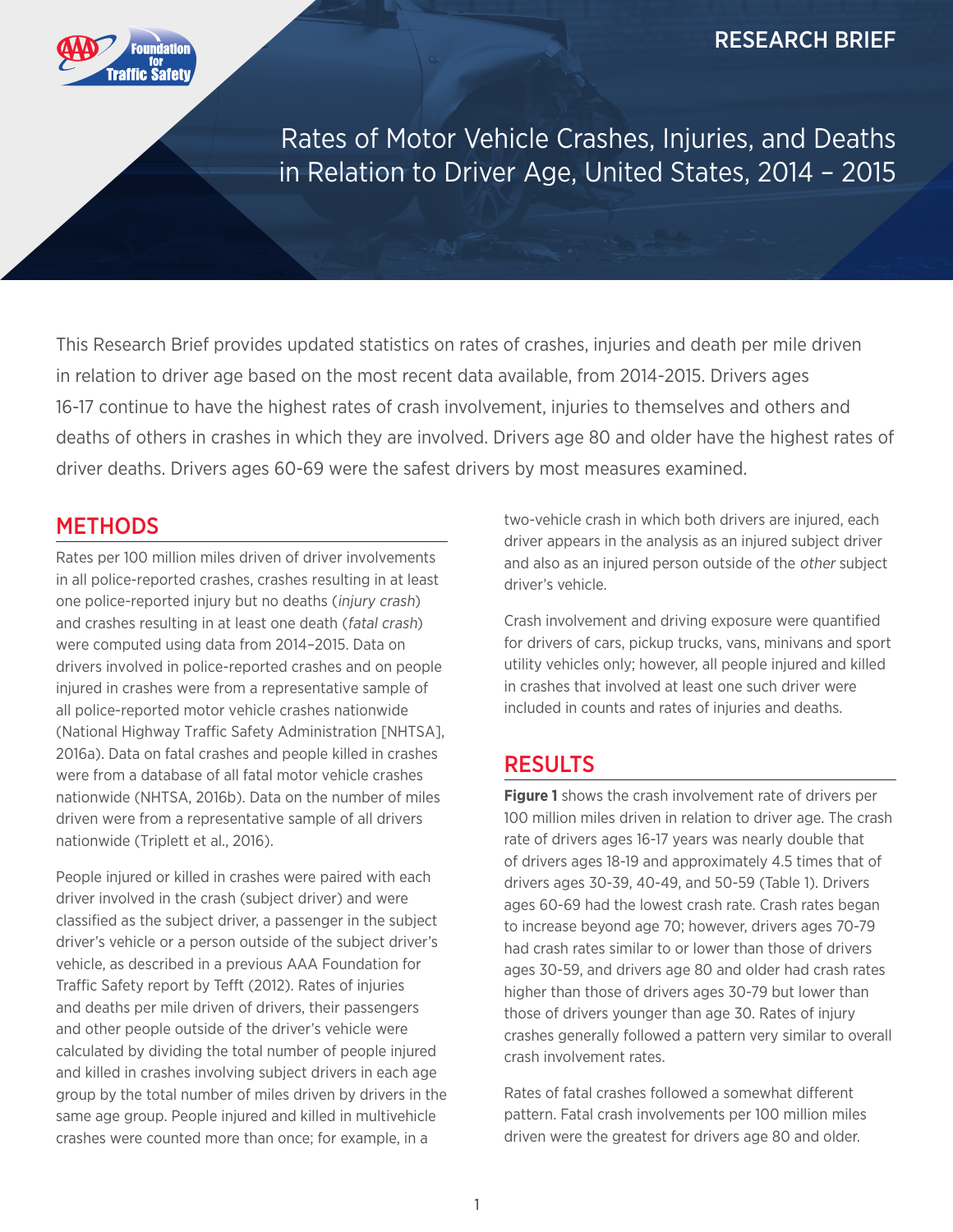Table 1. Rates of involvement in all police-reported crashes, injury crashes, and fatal crashes per 100 million miles driven in relation to driver age, United States, 2014-2015.

| <b>Age of Driver</b>              | <b>All Crashes</b> | <b>Injury Crashes Fatal Crashes</b> |      |  |  |
|-----------------------------------|--------------------|-------------------------------------|------|--|--|
| Rate per 100 million miles driven |                    |                                     |      |  |  |
| $16 - 17$                         | 1,432              | 361                                 | 3.75 |  |  |
| 18-19                             | 730                | 197                                 | 2.47 |  |  |
| $20 - 24$                         | 572                | 157                                 | 2.15 |  |  |
| $25 - 29$                         | 526                | 150                                 | 1.99 |  |  |
| $30 - 39$                         | 328                | 92                                  | 1.20 |  |  |
| $40 - 49$                         | 314                | 90                                  | 1.12 |  |  |
| $50 - 59$                         | 315                | 88                                  | 1.25 |  |  |
| 60-69                             | 241                | 67                                  | 1.04 |  |  |
| 70-79                             | 301                | 86                                  | 1.79 |  |  |
| $80+$                             | 432                | 131                                 | 3.85 |  |  |

Among drivers younger than 80, rates of involvement in fatal crashes were highest among drivers ages 16-17 and lowest among drivers ages 60-69, but the degree to which rates of fatal crashes decreased with increasing age was somewhat smaller than it was among injury crashes and among all police-reported crashes. The fatal crash involvement rate of drivers ages 70-79 was also notably elevated relative to that of drivers ages 30-59 and was comparable to that of drivers ages 25-29.

**Figure 2** shows the mileage-based rates of driver injuries and deaths, rates of injuries and deaths of their passengers, and rates of injuries and deaths of other people outside of the driver's vehicle, in relation to driver age. Injury rates generally follow a pattern similar to that of overall crash involvement rates. Rates of deaths of others outside of the driver's vehicle also follow a similar pattern, with the major exception of the death rates of drivers age 80 and older. Whereas their mileage-based rates of deaths of other people outside of the driver's vehicle were only about 22 percent greater than those of drivers ages 30-59 and were lower than those of drivers younger than 30, drivers age 80 and older had more than six times the death rate of drivers ages 30-49 and nearly double the death rate of teens.

#### **DISCUSSION**

Using the most recent available national data on driver crash involvement and driving exposure, this study finds that by most measures, the youngest drivers continue

Figure 1. Rate of all crashes (top), injury crashes (middle), and fatal crashes (bottom) per 100 million miles driven in relation to driver age, United States, 2014-2015. (Error bars represent 95 percent confidence intervals)

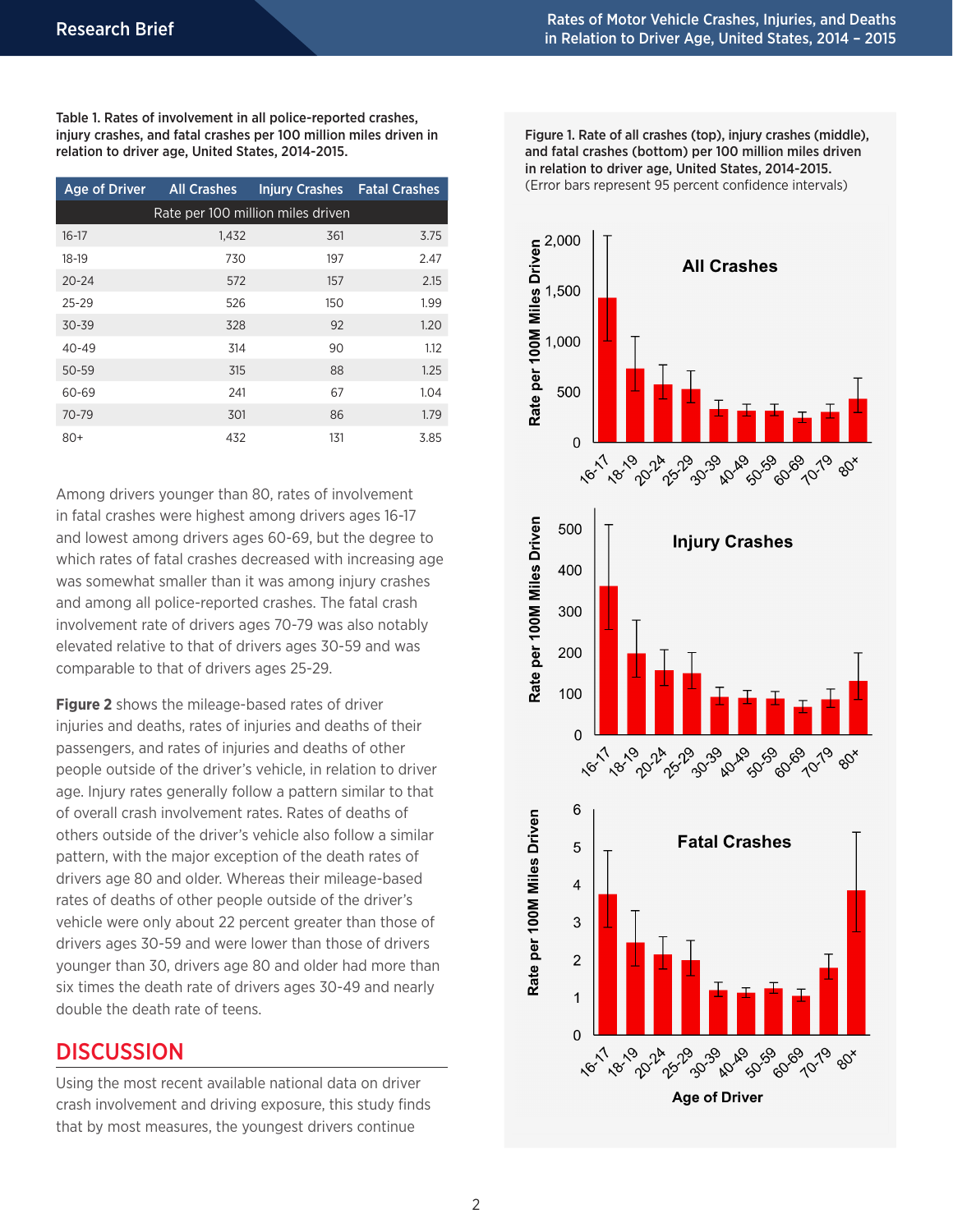

Figure 2. Injuries (left) and deaths (right) in crashes involving a driver of age shown per 100 million miles driven by drivers of that age, by role of person injured or killed, United States, 2014-2015.

to have by far the greatest driving risk. Risk decreases rapidly with age through the teens and 20s, continues decreasing albeit more slowly through the 30s, 40s and 50s, are lowest for drivers in their 60s, and then increase slightly for drivers age 70 and older. Overall rates of crash involvement per mile driven, rates of injuries and deaths of other people outside of the driver's vehicle and rates of driver injury all followed this pattern. The major exception was the rate of driver deaths, which was lowest for drivers in their 30s and was by far the highest for drivers age 80 and older, who by all other measures examined had risks comparable to drivers in their 20s or 30s.

In light of their comparatively low overall crash involvement rates and rates of injuries and deaths of other people outside of their vehicle, the high death rate of the oldest drivers clearly reflects older people's elevated risk of dying in the event of a crash, and not excessive risk of crash involvement. This finding, first reported by Li et al. (2003) in a study of data from years 1993-1997 clearly is still applicable today.

The AAA Foundation's last study of crash rates per mile driven in relation to driver age (Tefft, 2012) used data from 2008-2009, due to lack of data on person-level driving exposure in the years between 2009 and the present. Although crash rate estimates from that study are not strictly comparable to those of the current study due to differences in the data used to estimate driving exposure,

some general patterns are clear. While teenage drivers, young adults ages 20-24 and drivers age 80 and older had the highest crash rates in both the previous study and the current study, the crash rates of these groups also decreased substantially; whereas differences in the crash rates of middle-aged drivers, who are the safest by most measures, changed little.

The number of drivers involved in police-reported crashes increased by 4.8 percent from 2014 to 2015, and the number involved in fatal crashes increased by 9.0 percent (Table A1), both much larger than the 2.4 percent increase in the total number of miles driven in light vehicles over the same period (Triplett et al., 2016). Unfortunately, the sample size of the data used to quantify driving exposure was insufficient to produce reliable estimates of changes in driving exposure from 2014 to 2015 in relation to driver age. Thus, while the study was able to quantify average rates of crashes, injuries and deaths in relation to driver age for years 2014-2015 combined, it was not possible to do so for individual years. Thus, while the increase in the number of drivers involved in crashes clearly varied by age, this study was unable determine whether crash rates per mile driven increased uniformly across all age groups from 2014 to 2015 or whether some of the increase in overall population-level crash rates may have been attributable to differential changes in the driving exposure of drivers of different ages.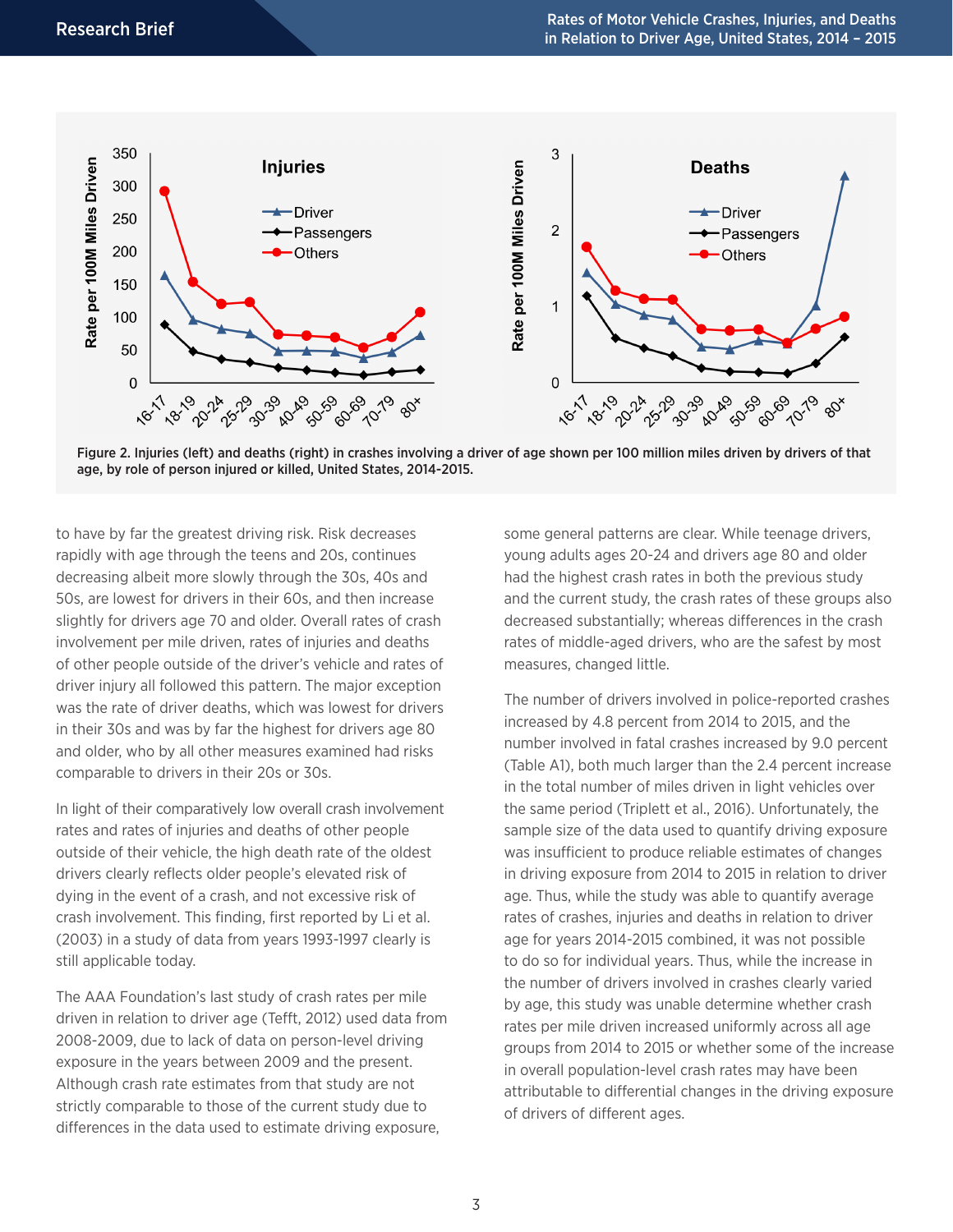## **REFERENCES**

Li G, Braver ER, Chen L-H. (2003). Fragility versus excessive crash involvement as determinants of high death rates per vehicle-mile of travel among older drivers. Accident Analysis & Prevention. 35(2): 227-235.

National Highway Traffic Safety Administration. (2016a). General Estimates System [Data files]. Modified 09/12/2016. Accessed 09/14/2016. Available at ftp://ftp. nhtsa.dot.gov/GES/. Washington, DC: National Highway Traffic Safety Administration.

National Highway Traffic Safety Administration. (2016b). Fatality Analysis Reporting System [Data files]. Modified 09/12/2016. Accessed 09/14/2016. Available at ftp://ftp. nhtsa.dot.gov/FARS/. Washington, DC: National Highway Traffic Safety Administration.

Tefft BC. (2012). Motor Vehicle Crashes, Injuries, and Deaths in Relation to Driver Age, United States, 1995-2010. Washington, DC: AAA Foundation for Traffic Safety.

Triplett T, Santos R, Rosenbloom S. (2016). American Driving Survey: 2014-2015. Washington, DC: AAA Foundation for Traffic Safety.

# ABOUT THE AAA FOUNDATION FOR TRAFFIC SAFETY

The AAA Foundation for Traffic Safety is a 501(c)(3) not-for-profit, publicly supported charitable research and education organization. It was founded in 1947 by the American Automobile Association to conduct research to address growing highway safety issues. The organization's mission is to identify traffic safety problems, foster research that seeks solutions and disseminate information and educational materials. AAA Foundation funding comes from voluntary, tax-deductible contributions from motor clubs associated with the American Automobile Association and the Canadian Automobile Association, individual AAA club members, insurance companies and other individuals or groups.

## SUGGESTED CITATION:

Tefft, BC. (2017, June). Rates of Motor Vehicle Crashes, Injuries, and Deaths in Relation to Driver Age, United States, 2014-2015. (Research Brief.) Washington, DC: AAA Foundation for Traffic Safety.